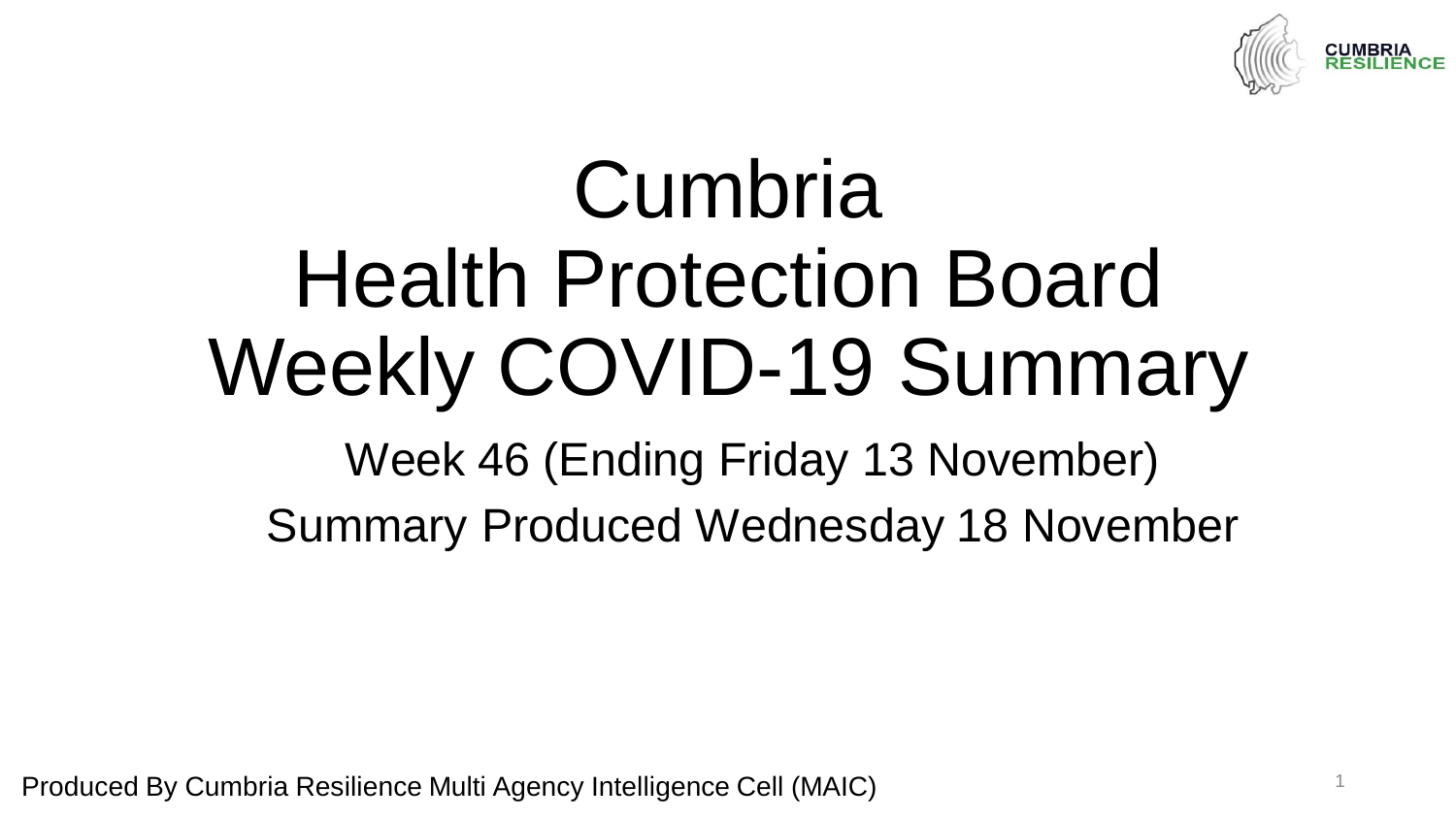### Weekly Summary: Key points Week 46 (Ending Friday 13 November)



#### **Cases & Demographics**

- There were 1,057 new cases in Cumbria (+56 increase, +6%, from 1,001 cases in previous week);
- For the 4th week in a row Carlisle had the greatest number of new cases (+244 new cases), followed closely by South Lakeland (+233 new cases);
- Carlisle, Eden and South Lakeland had very similar rates of new cases (225, 223 and 222 new cases per 100k population respectively),
- However, the rates of all Cumbrian districts were below the national average (England = 274 new cases per 100k population);
- Numbers of new cases increased from week 45 in South Lakeland (+42%), Barrow (+32%), Eden (+10%) and Allerdale (+4%);
- Numbers of new cases in Carlisle and Copeland decreased from the previous week (by -18% and -8% respectively);
- In week 46, both the 15-29 and 30-44 age groups overtook the 45-59 age group in accounting for the greatest numbers of new cases in Cumbria.

#### **Health & Hospitalisations**

- In NHS North Cumbria CCG, the number of patients admitted with COVID-19 were similar to the previous week; in Morecambe Bay CCG the number had fallen;
- Increases in the number of patients with COVID-19 in hospital beds in both NHS North Cumbria and NHS Morecambe Bay CCG.

#### **Mortality**

- An increase in the number of deaths due to COVID-19; 25 registered deaths relating to COVID-19 (up to week 45). **Impact on Sectors**
- Increases in the number of outbreaks and incidents in all education settings (primary, secondary and Further Education/other schools);
- School attendance levels have decreased but remain above the national average;
- Increase in numbers of outbreaks in Care Homes; further outbreaks in Extra Care Housing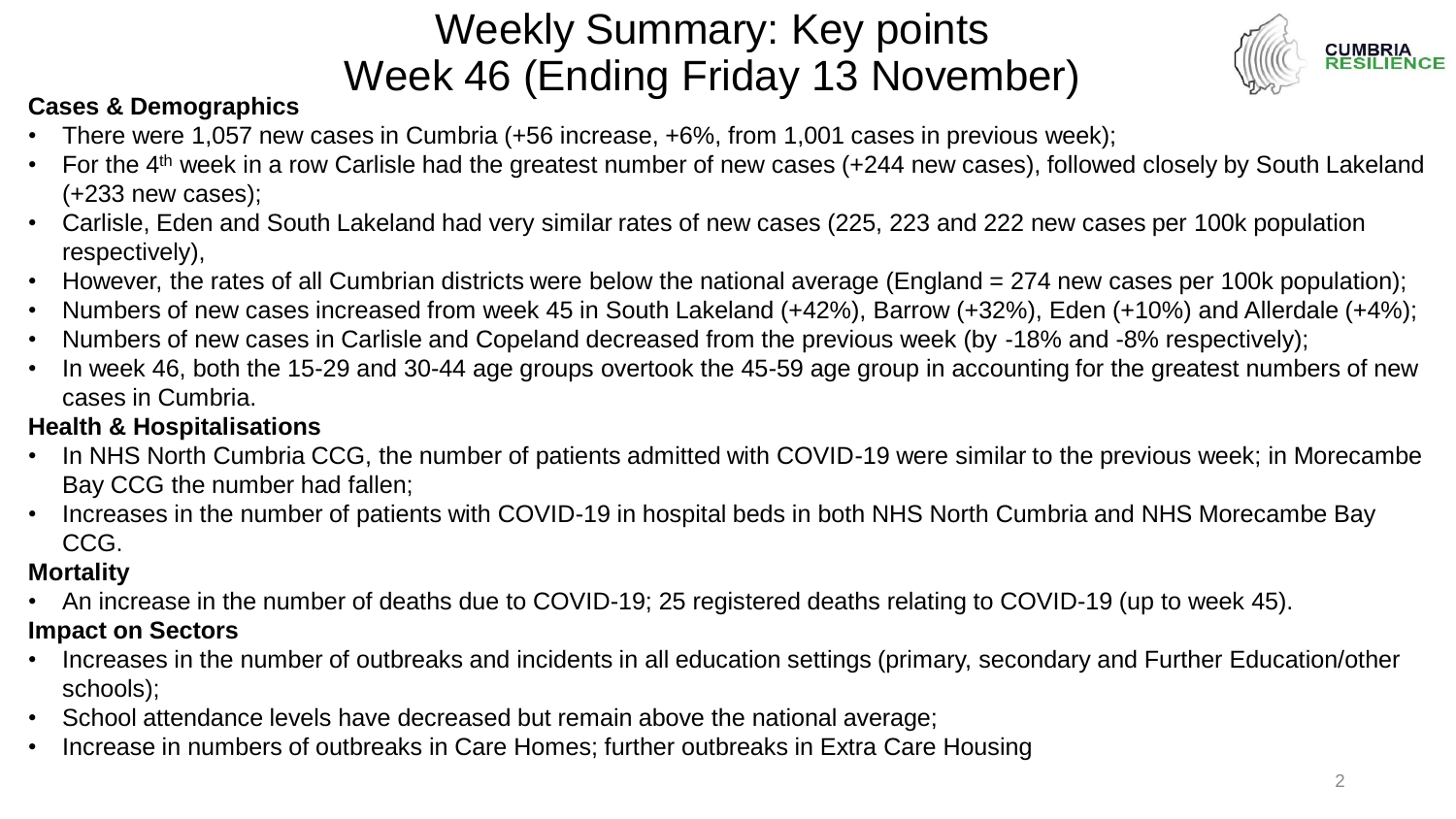## R estimates & Growth Rates NHS Region



| <b>Region</b>                   | R           | <b>Growth rate %</b><br>per day |  |
|---------------------------------|-------------|---------------------------------|--|
| <b>England</b>                  | $1.1 - 1.2$ | $+1$ to $+4$                    |  |
| <b>East of England</b>          | $1.1 - 1.4$ | $+2$ to $+5$                    |  |
| <b>London</b>                   | $1.0 - 1.2$ | $+0$ to $+3$                    |  |
| <b>Midlands</b>                 | $1.1 - 1.3$ | $+2$ to $+5$                    |  |
| <b>North East and Yorkshire</b> | $1.0 - 1.2$ | $+1$ to $+3$                    |  |
| <b>North West</b>               | $0.9 - 1.1$ | $-1$ to $+1$                    |  |
| <b>South East</b>               | $1.2 - 1.4$ | $+3$ to $+6$                    |  |
| <b>South West</b>               | $1.2 - 1.4$ | $+4$ to $+7$                    |  |

Source: gov.uk. Friday 13 November 2020. North Cumbria falls within the North East and Yorkshire region.

The values are shown as a range, the most likely true values are somewhere towards the middle of this range.

\*Low case numbers and/ or a high degree of variability in transmission across the region means these estimates are insufficiently robust to inform policy decisions.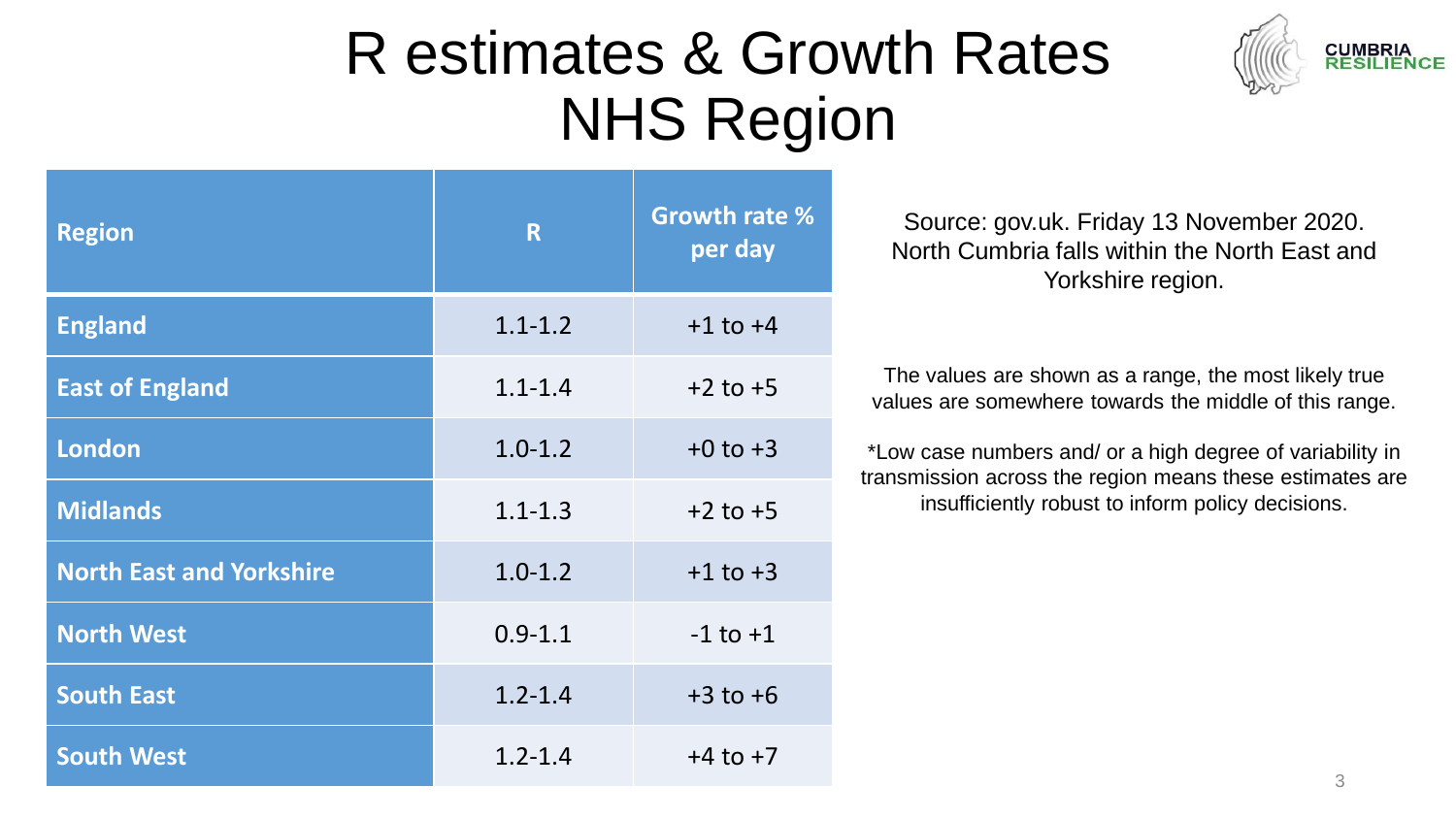Cases



Key Points for Cumbria's districts in Week 46:

- There were 1,057 new cases in Cumbria (+56 increase, +6%, from 1,001 cases in previous week);
- For the 4<sup>th</sup> week in a row Carlisle had the greatest number of new cases (+244 new cases), followed closely by South Lakeland (+233 new cases);
- Carlisle, Eden and South Lakeland had very similar rates of new cases (225, 223 and 222 new cases per 100k population respectively),
- However, the rates of all Cumbrian districts were below the national average (England = 274 new cases per 100k population);
- Numbers of new cases increased from week 45 in South Lakeland (+42%), Barrow (+32%), Eden (+10%) and Allerdale (+4%);
- Numbers of new cases in Carlisle and Copeland decreased from the previous week (by -18% and -8% respectively).

#### Weekly Summary: COVID-19 : New Cases: Number and Rate Per 100,000 Population

| ID<br>$\blacktriangle$ | Area                | Previous Week<br>(Week 45) No. New<br>Cases | Previous Week<br>(Week 45) Rate of<br>New Cases | <b>Current Week</b><br>(Week 46) No.<br>New Cases | Current Week (Week<br>46) Rate of New<br>Cases | Weekly No.<br>Change in New<br>Cases | Weekly %<br>Change in New<br>Cases |
|------------------------|---------------------|---------------------------------------------|-------------------------------------------------|---------------------------------------------------|------------------------------------------------|--------------------------------------|------------------------------------|
|                        | 1 England           | 140201                                      | 249                                             | 154107                                            | 274                                            | 13906                                | 10                                 |
|                        | 2 North West        | 28423                                       | 387                                             | 24936                                             | 340                                            | $-3487$                              | $-12$                              |
|                        | 3 Cumbria           | 1001                                        | 200                                             | 1057                                              | 211                                            | 56                                   | 6                                  |
|                        | 4 Allerdale         | 174                                         | 178                                             | 181                                               | 185                                            |                                      | $\overline{4}$                     |
|                        | 5 Barrow-in-Furness | 102                                         | 152                                             | 135                                               | 201                                            | 33                                   | 32                                 |
|                        | 6 Carlisle          | 296                                         | 272                                             | 244                                               | 225                                            | $-52$                                | $-18$                              |
|                        | 7 Copeland          | 157                                         | 230                                             | 145                                               | 213                                            | $-12$                                | $-8$                               |
|                        | 8 Eden              | 108                                         | 203                                             | 119                                               | 223                                            | 11                                   | 10                                 |
|                        | 9 South Lakeland    | 164                                         | 156                                             | 233                                               | 222                                            | 69                                   | 42                                 |

Source: https://coronavirus.data.gov.uk/

Last updated on Tuesday 17 November 2020 at 7:54pm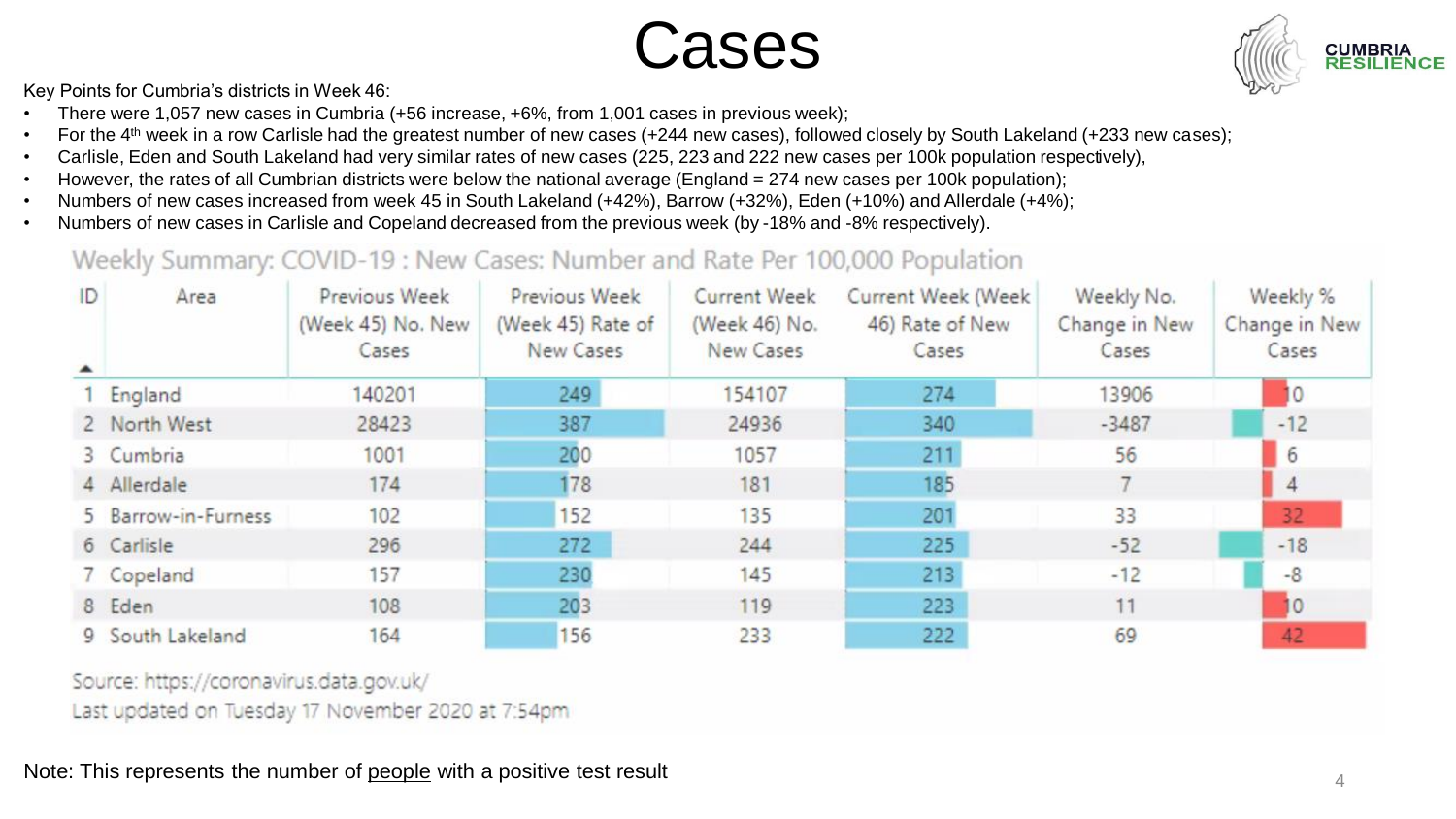### Cumbria Cases





Source: PHE (data represents the number of people with a positive test result)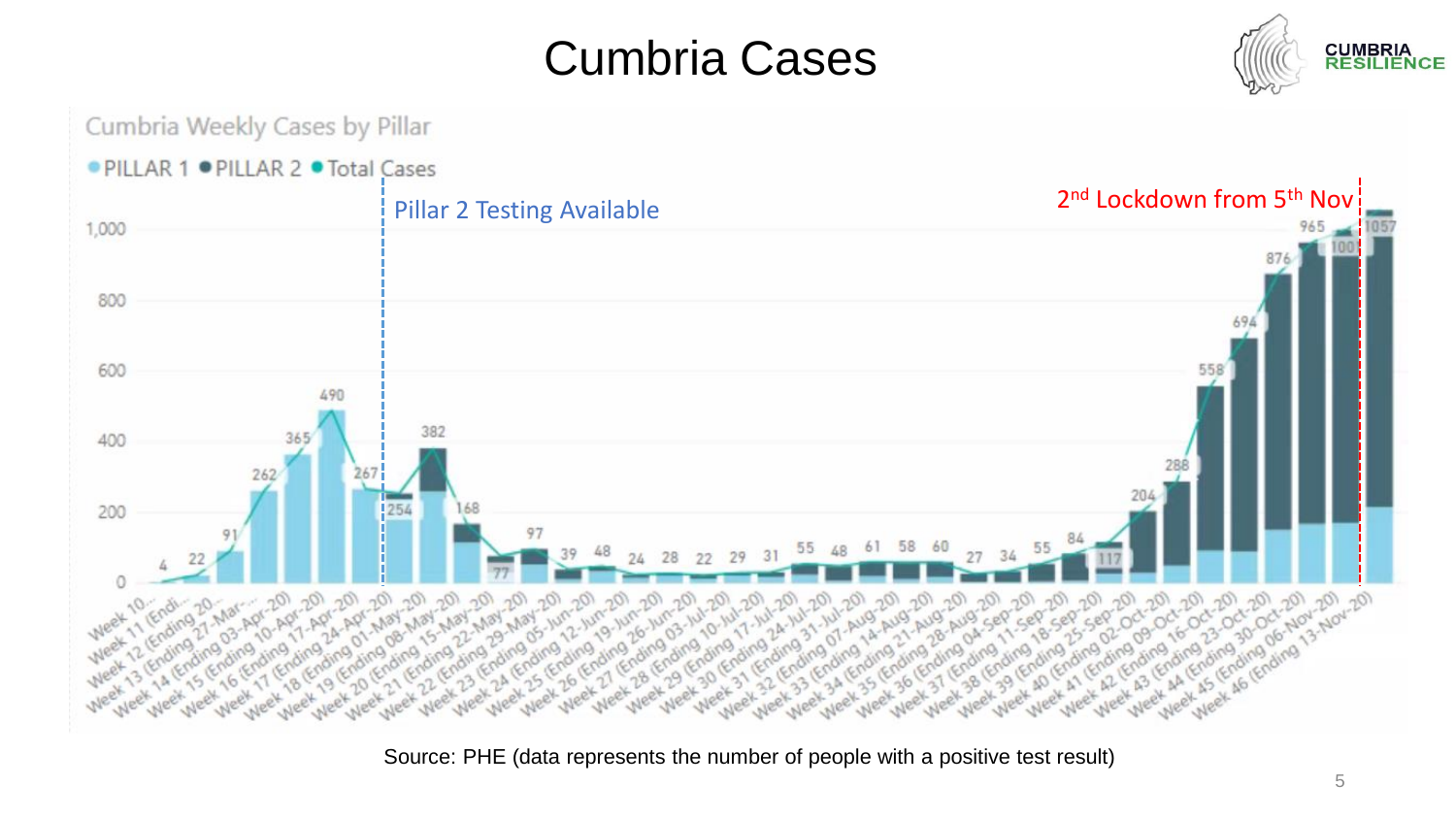### District Cases



Carlisle had the greatest number of new cases in week 46, followed closely by South Lakeland. Additionally, numbers of new cases increased from week 45 in South Lakeland (+42%), Barrow (+32%), Eden (+10%) and Allerdale (+4%); ;

.









#### Carlisle

● PILLAR 1 ● PILLAR 2 ● Total Cases



#### South Lakeland



Source: PHE (data represents the number of people with a positive test result)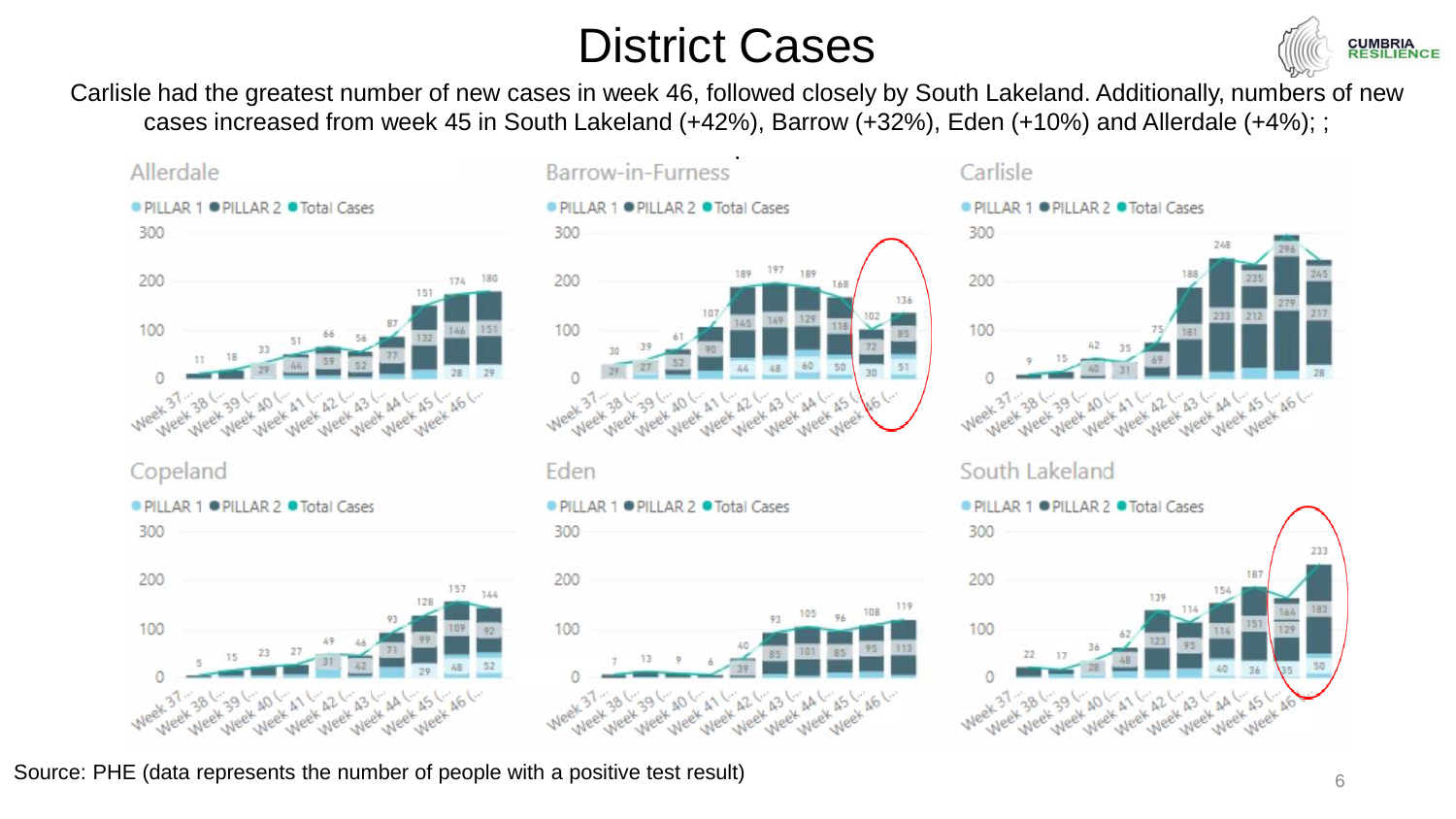

### Rate of Cases Per 100,000 Population



● England Rate ● North West Rate ● Cumbria Rate ● Allerdale Rate ● Barrow-in-Furness Rate ● Carlisle Rate ● Copeland Rate ● Eden Rate ● South Lakeland Rate 500



Carlisle's rate has decreased over the last week and has moved from being just above the national average rate to below the national average rate.

As of week 46, the rates of all Cumbrian districts were below both the regional and national average rates.

Source: [https://coronavirus.data.gov.uk](https://coronavirus.data.gov.uk/) Data represents the number of people with a positive test result per 100k population.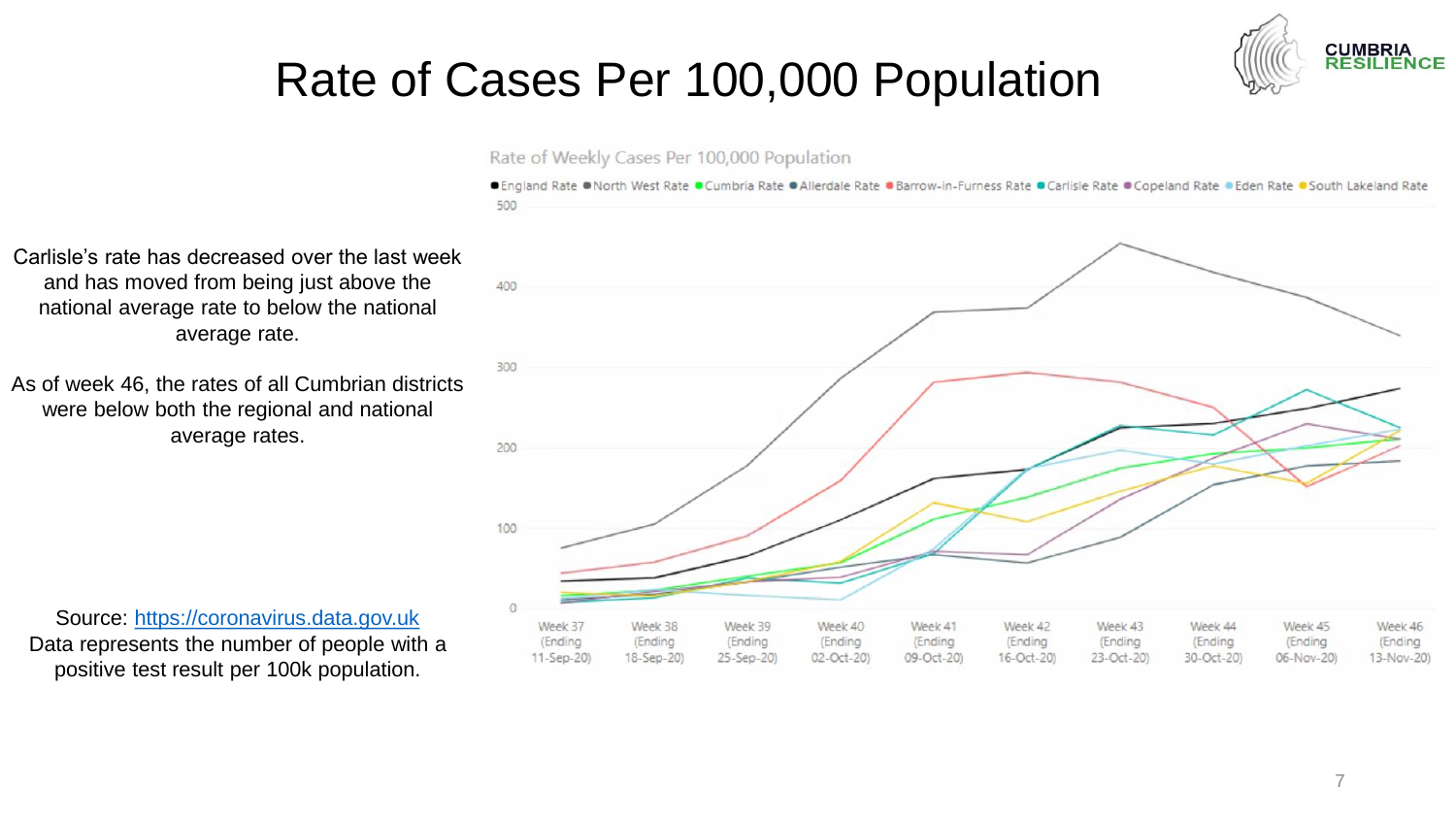# Daily Lab-Confirmed Cases – Pillar 1 & 2 [Preliminary up to 17 November]

[Last updated on Wednesday 18 November 2020 at 4:22pm]

|                   |     |     |     |     |     | 09-Nov-20 10-Nov-20 11-Nov-20 12-Nov-20 13-Nov-20 14-Nov-20 15-Nov-20 16-Nov-20 17-Nov-20 |                |     |                |
|-------------------|-----|-----|-----|-----|-----|-------------------------------------------------------------------------------------------|----------------|-----|----------------|
| <b>Cumbria</b>    | 179 | 175 | 163 | 174 | 119 | 105                                                                                       | 91             | 132 | 49             |
| <b>Allerdale</b>  | 21  | 24  | 34  | 41  | 12  | 19                                                                                        | 15             | 22  | 8              |
| Barrow-in-Furness | 24  | 24  | 17  | 13  | 20  | 10                                                                                        | 13             | 15  | $\overline{2}$ |
| Carlisle          | 36  | 46  | 33  | 32  | 41  | 31                                                                                        | 39             | 40  | 29             |
| Copeland          | 35  | 25  | 29  | 16  | 11  | 10                                                                                        | 10             | 9   | $\overline{2}$ |
| Eden              | 26  | 22  | 13  | 17  | 11  | 12                                                                                        | $\overline{4}$ | 12  | 4              |
| South Lakeland    | 37  | 34  | 37  | 55  | 24  | 23                                                                                        | 10             | 34  | 4              |

#### Source: https://coronavirus.data.gov.uk/

*[Data is subject to revisions; most recent days are provisional and likely to increase as lab results are processed]*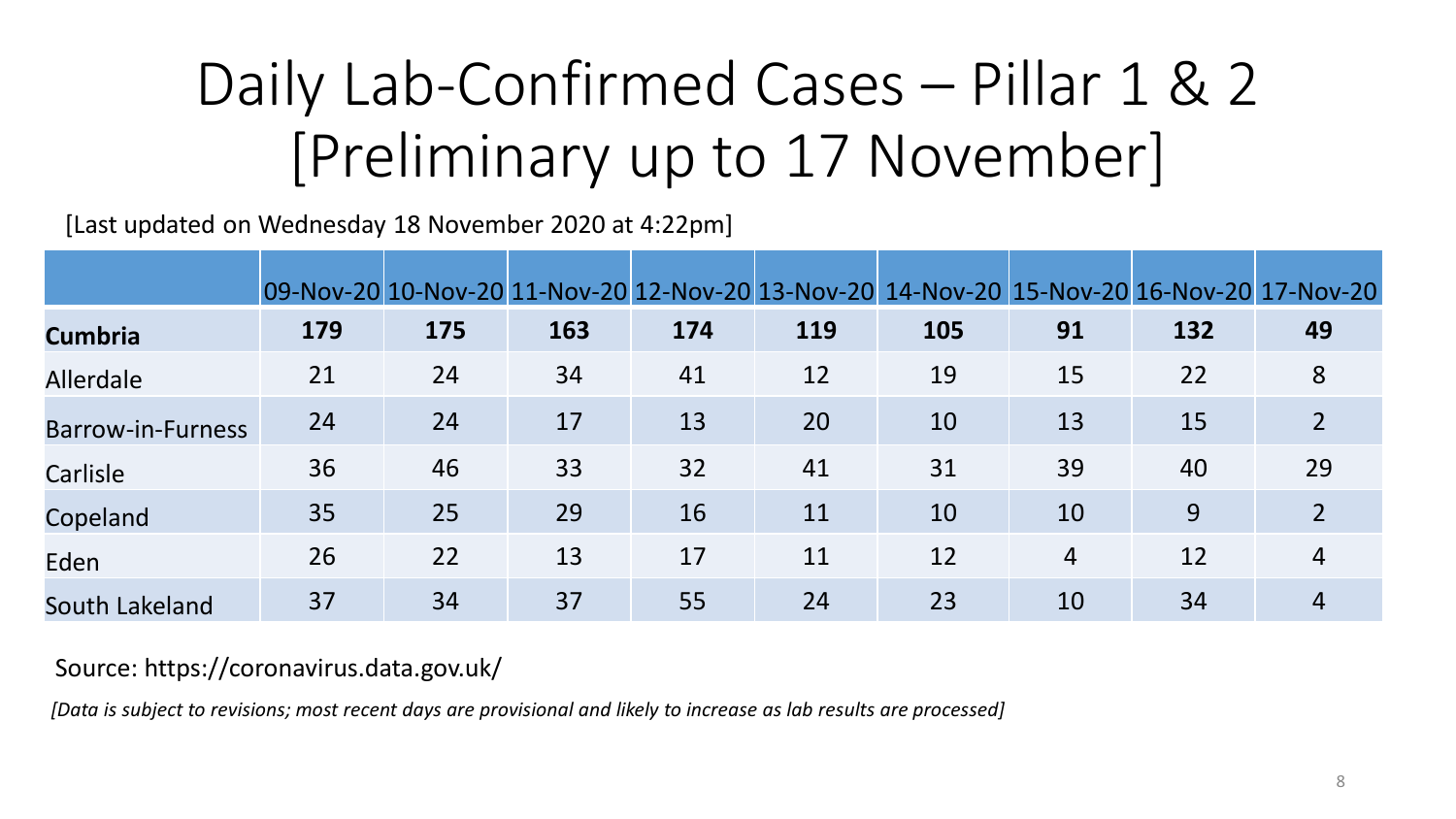Cases by Middle Super Output Area (MSOA) Seven–day rolling rate of new cases by specimen date ending on 12 Nov 2020





Source: https://coronavirus.data.gov.uk/details/interactive-map

Last updated on Tuesday 17 November 2020 at 7:54pm

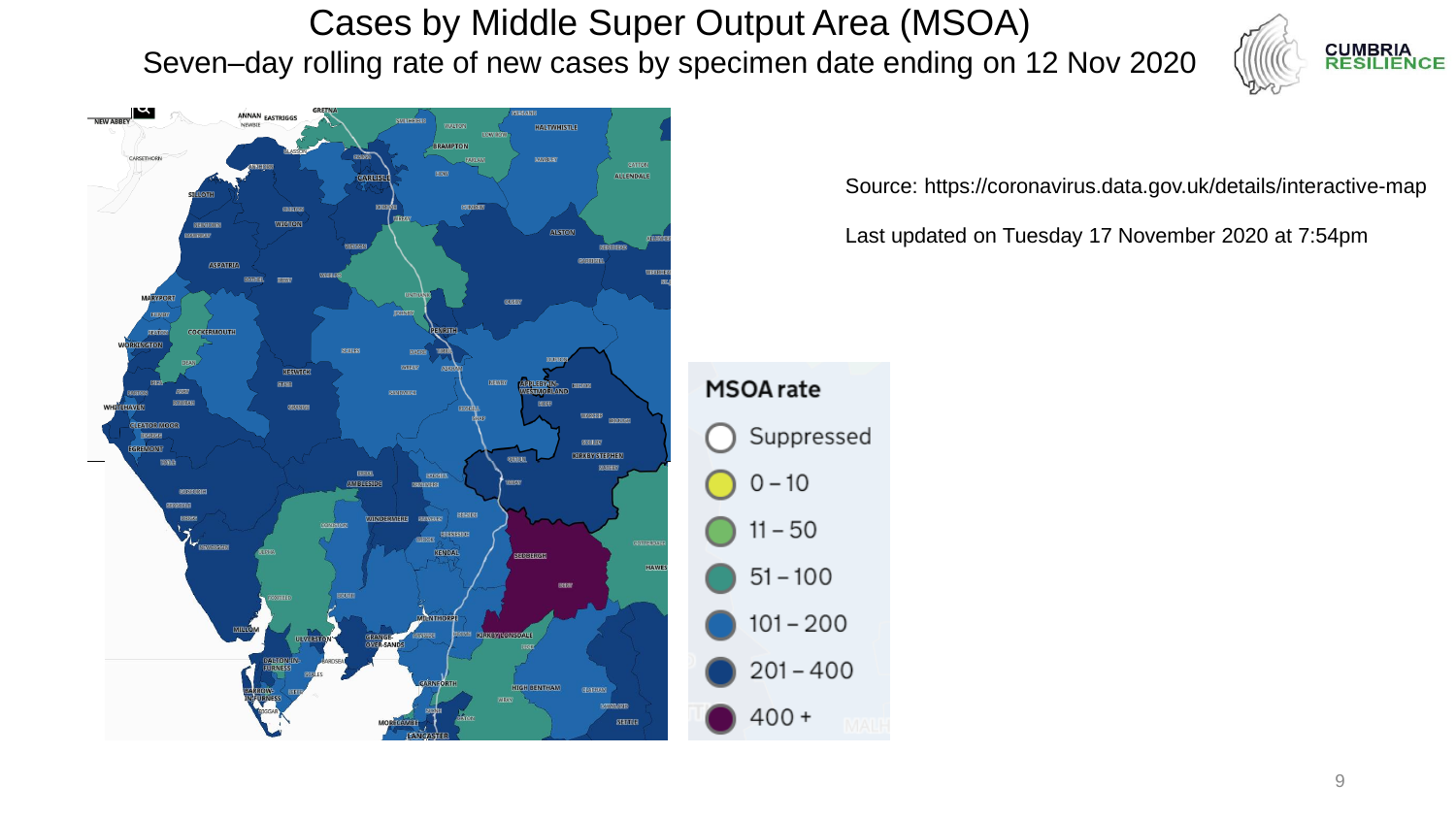### Cases by Age Group



In week 46, both the 15-29 and 30-44 age groups overtook the 45-59 age group in accounting for the greatest numbers of new cases in Cumbria.



Source: PHE (data represents the number of people with a positive test result)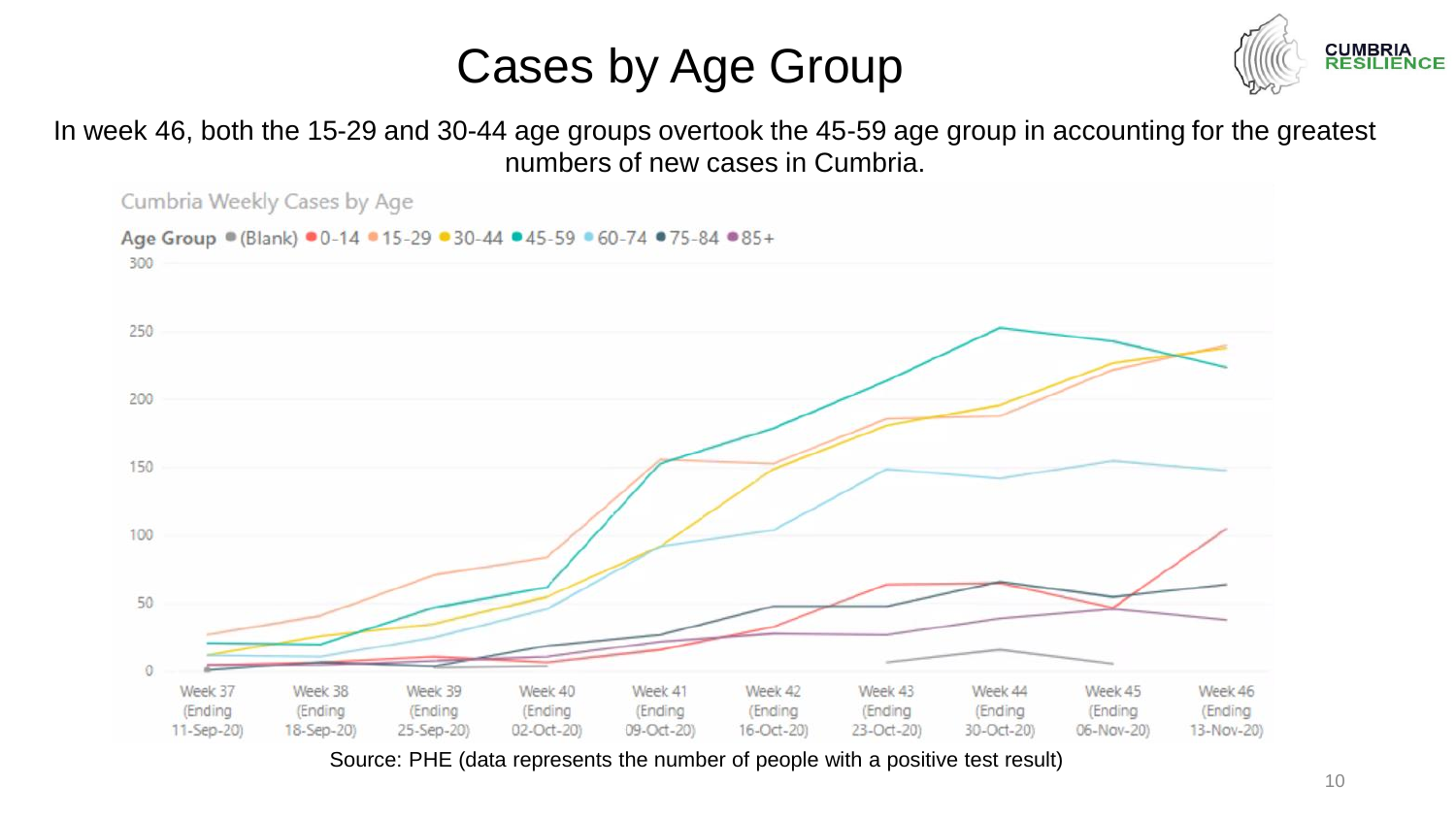# **Hospitalisations**



In the week ending Sunday 15th November:



Source: NHS Daily Sit Rep Submissions. Please be aware that the data is collected as a 'sitrep' on the day and is not refined retrospective reporting data. It is susceptible to error caused by delays in data entry and as simple admin errors. There is no mechanism for updating or correcting any such occurrences with NHSE/i the prime recipient.